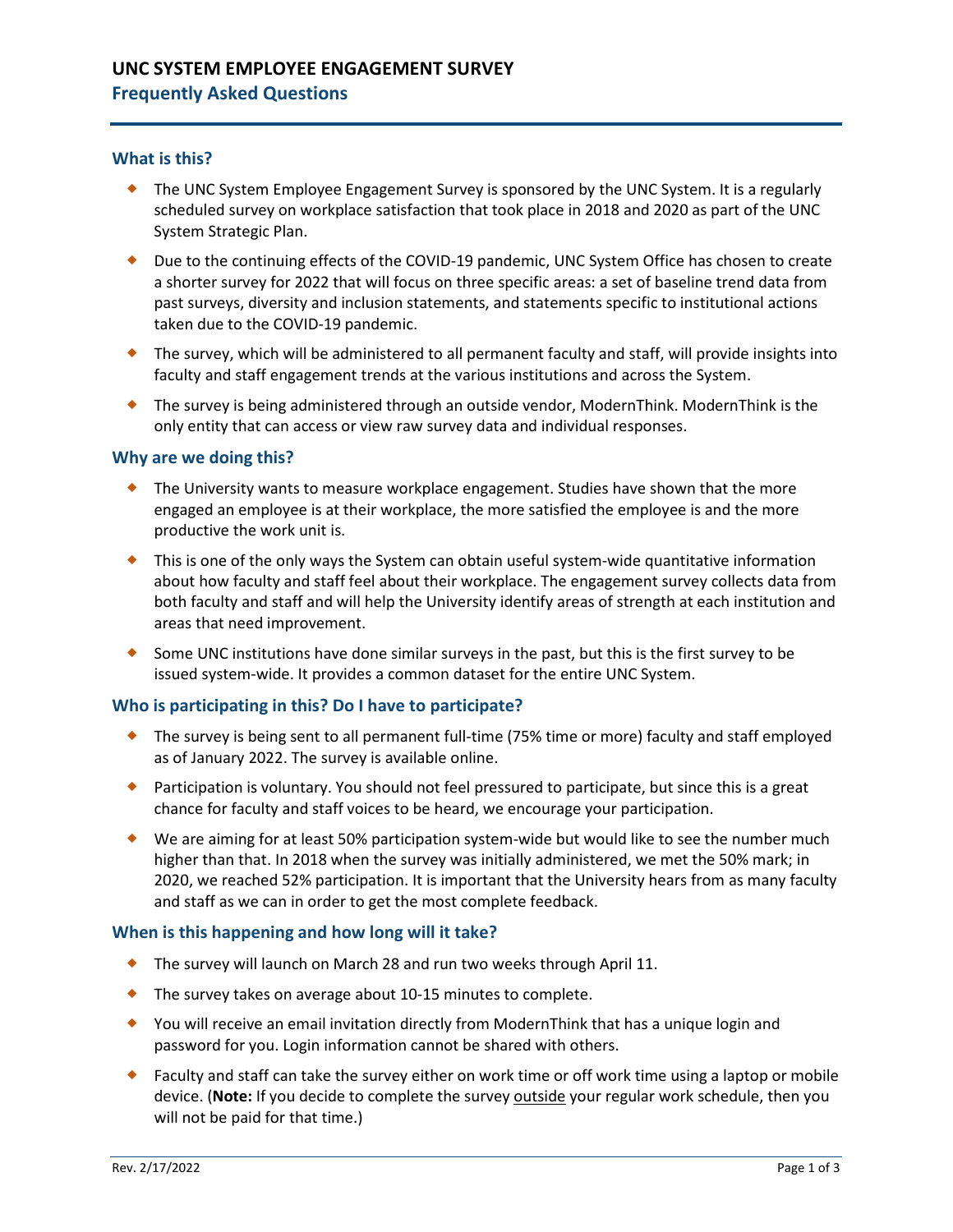# **UNC SYSTEM EMPLOYEE ENGAGEMENT SURVEY**

# **Frequently Asked Questions**

### **What's on the survey?**

- **Work Environment Questions:** As previously noted, the 2022 survey will focus on three specific areas: a set of baseline trend data from past surveys, diversity and inclusion statements, and statements specific to institutional actions taken due to the COVID-19 pandemic.
- **Open-Ended Questions:** There are two open-ended questions for write-in responses.
- **Demographics Questions:** These are for reporting purposes, such as race, gender, years of service, salary range, etc.

### **What happened as a result of previous surveys and what should we expect to happen in the future?**

- System-wide topline data were shared with the UNC Board of Governors and posted publicly on the UNC System website.
- Data points were used as a comparator for human resource metrics such as turnover data to see if trends could be determined.
- The results support efforts to pursue key longer term policy and programmatic changes, such as the introduction of paid parental leave and enhancements to University benefit programs where possible.
- In most cases, progress from this program will be incremental and not occur all at once, or may not be visible to all employees as it happens. This means it may take time to address certain issues or take time for faculty and staff to see the positive effects of any actions taken.
- Some faculty and staff concerns (e.g., better salaries/raises, better benefits, etc.) may be outside the control of your direct supervisor or the University.
- Some suggestions from faculty and staff for certain changes may be cost prohibitive or may require legislative action by the NC General Assembly.
- ◆ However, having data that identify these concerns and suggestions puts the University in a better position to prioritize ways to address them and to bring these issues to those who have the authority to make any necessary changes.

#### **What about confidentiality?**

Only the administrator of the survey (ModernThink) will have direct access to individual responses, and the data are stored on ModernThink's servers, not the University's. The University will receive a variety of summary reports.

- ◆ The UNC System will supply certain initial information to ModernThink for survey distribution and reporting purposes, including each employee's email address, organizational unit, employee type (EHRA/SHRA), and job category.
- Reporting will be available only if there are at least five responses in a defined demographic group. For example, for a report including results specifically from African-American female faculty, we would receive a report only if at least five respondents completed the survey that fit the full demographic profile (i.e., African-American, female, and faculty).